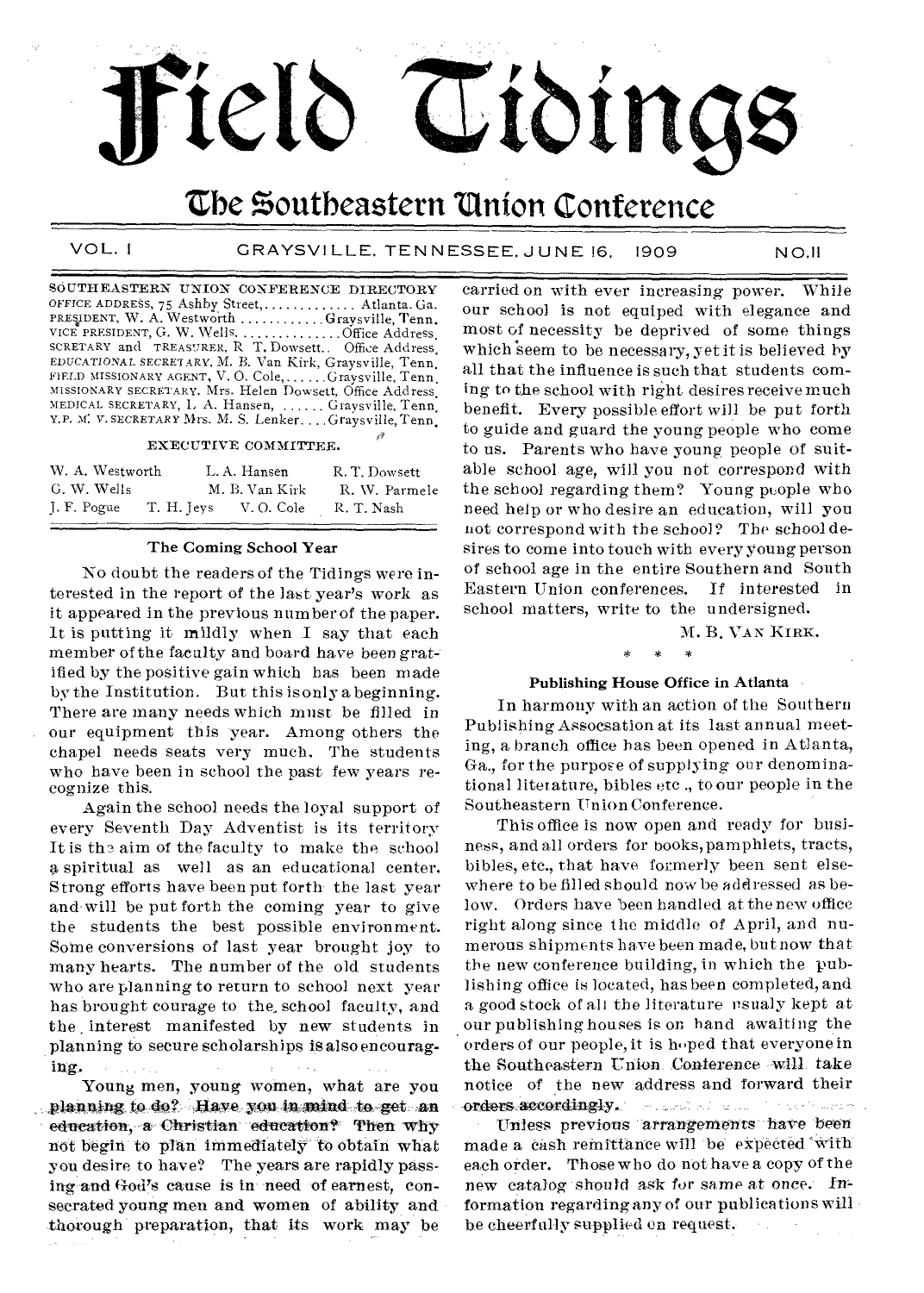Address the Southern Publishing Association, 169 Bryan St., Atlanta, Ga. \* \*

#### Faithful Stewardship

Every christian is a steward of God, entrusted with His goods. Remember the words, "Moreover, it is required in stewards that a man be found faithful," Let us be sure that we are not robbing God in any jots or tittles; for much is involved in this question.

A steward identifies himself with his master. He accepts the responsibilities of a steward, and he must act in his master's stead, doing as his master would do were he presiding. His master's interests become his. The position of a steward is one of dignity, because his master trusts him. If in any wise he acts selfishly, and turns the advantage gained by trading with his lord's goods to his own advantage, he has perverted the trust reposed in him.

The Lord has made the proclamation of the gospel dependent upon the labors and voluntary gifts of all His people. The one who proclaims the message of mercy to fallen man has another work also,-to set before the people the duty of sustaining the work of God with their means He must teach them that a portion of their income belongs to God, and is to be sacredly devoted to His work. This lesson he should present both by precept and example. And he should beware that he does not by his own course lessen the force of his teaching.

That which has been set apart according to the Scripture as belonging to the Lord constitutes the revenue of the gospel, and is no longer ours. It is no better than sacrilege for a man to take from God's treasury to serve himself or to serve others in their secular business. Some have been at fault in diverting from the altar of God that which has been especially dedicated to Him. All 'should regard this matter in the right light. Let no one, when brought into a strait place, take money consecrated to religious purposes, and use it for his advantage, soothing his conscience by saying that he will repay it at some future time. Far better cut down the expenses to correspond with the income, to restrict the wants, and live within the means, than to use the Lord's money for secular purposes. This subject is not regarded as it should be. Under no pretext is the money paid into the treasury of God to be used for the benefit of any one in temporal affairs.

God desires all His stewards to be exact in following divine arrangements. They are not to offset the Lord's plans by performing some deed of charity, or giving some gift or some offering, when or how they, the human agent, shall see fit. It is a very poor policy for men to seek to im-

prove on God's plan, and invent a makeshift, averaging up their good impulses on this and that, occasion, and offsetting them against God's requirements. God calls upon all to give their influence to His own arrangement. Re has made His plan known ; and all who would cooperate with Him must carry out this plan, instead of daring to attempt an improvement on it

*.z&* very plain, definite message has been given to me to give to our people. I am bidden to tell them that they are making a mistake in applying the tithe to various objects which, though good in themselves, are not the object,to which the Lord has said that' the tithe is to be applied. Those who make this use of the tithe are departing,from the Lord's arrangement.

God will judge for these things. One reasons that the tithe may be applied to school purposes Still others would reason that canvassers and colporteurs should be supported from the tithe But a great mistake is made when the tithe is drawn from the object for which it is to be used —the support of the minister. There should be to-day in the field one hundred well qualified laborers where now there is but one.

Read carefully the third chapter of Malachi and see what God says about the tithe. If our churches will take their stand upon the Lord's word, and be faithful in paying their tithe into His treasury, more laborers will be encouraged to take up ministerial work. More men would give themselves to the ministry were they not told of the depleted treasury. There should be an abundant supply in the Lord's treasury, and there would be if selfish hearts and hands had not withheld tithes, or made use of them to support other lines of work.

MRS. E. G. WHITE.

 $*$  \* \*

#### My Work with Good Tidings of the Messiah

Thinking my experience may help some one else in the work I write these few lines.

For the past three months  $I<sub>l</sub>$  have been working in Tennessee, Alabama, and Georgia. The Lord has greatly blessed me, and as I go from town to town I find many who seem anxious to know what we as a people believe, often asking for reading, matter on the different points of our faith.

Many times when I present my paper one will say that he has heard of my work, and read the paper some friend had bought; also how glad he is to help so good a work.

One afternoon I learned that the ladies were having a missionary meeting in one of the churchas. I stood in the entrance as they came out, and sold a paper to nearly every one present.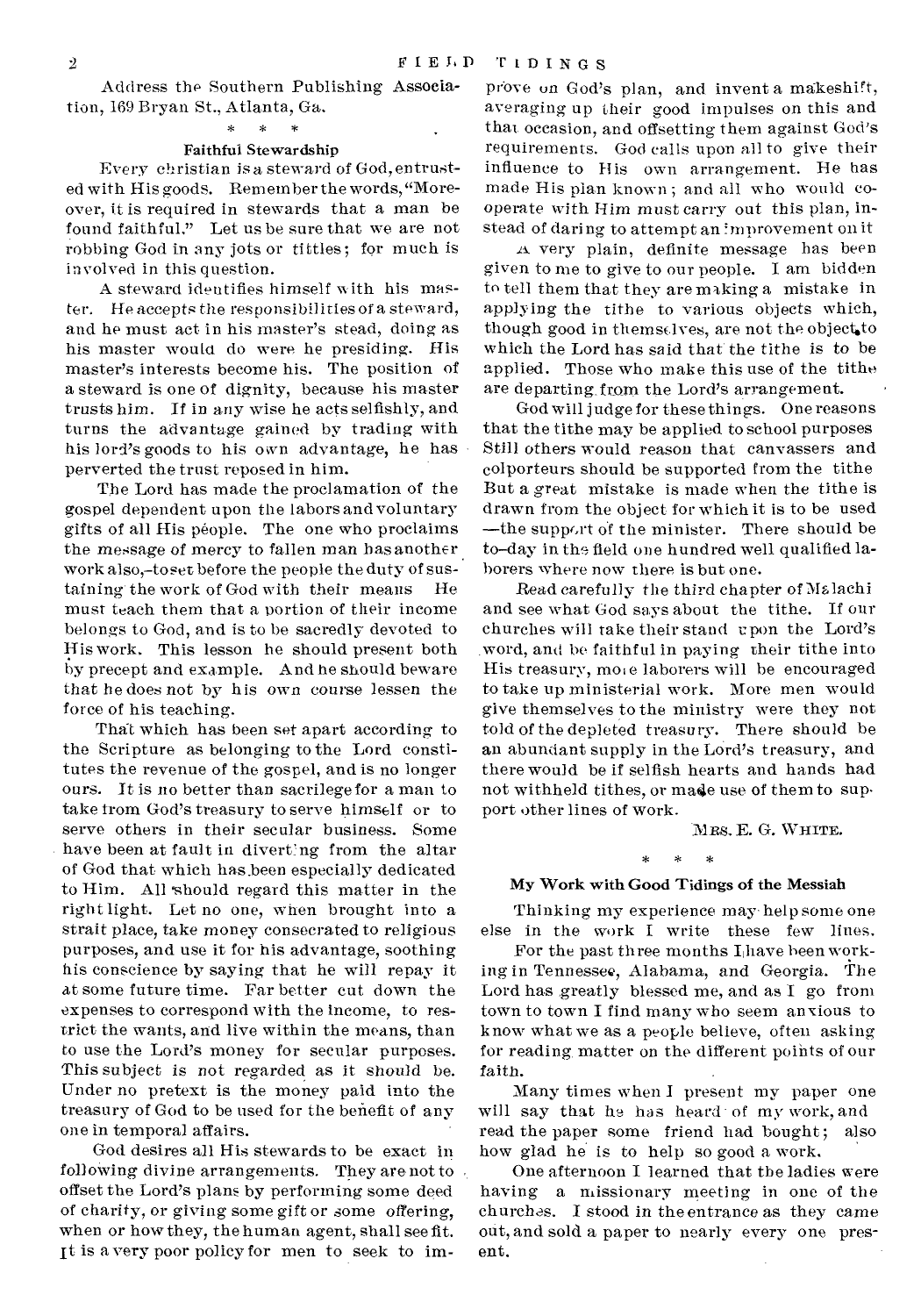Although we have many pleasant experiences we should not be discouraged when the work goes a little hard as it is sure to do at times. If one does not buy keep smiling, leave them with a pleasant word. You may want to call again. Any way, it will be a help to the next worker who calls.

# SUSIE B. LEIGHTON.<br>\* \* \*

#### Our Mission

"Our publishing work was established by tle direction of God and under His special supervision. It was designed to accomplish a specific purpose. Seventh-day Adventist have been chosen by God as a peculiar people, seperate from the world. By the great cleaver of truth, He has cut them out from the quarry of the world, and brought them into connection with Himself. He has made them Ills representatives, and has called them to be ambasssdors for Him in the last work of salvation. The greatest wealth of truth ever entrusted to man, has been commit ted to them to be given to the world ; and in the accomplishment of this work our publishing houses are among the most effective agents.

"Let it never be forgotten that these (publishing) institutions are to co-operate with the ministry as the delegates of Heaven. They are represented by the third angel that followed, saying witn a loud voice, It any man worship the beast and his image, and receive his mark in his forehead, or in his hand, the same shall drink of the wine of the wrath of God.

"And in a large degree through our publishing houses is to be accomplished the work of that other angel who comes down from heaven with great power and who lightens the earth with his glory." Vol. 7, pages  $138-140$ .

#### The Atlanta Branch Office

In harmony with the decision of the Southern Publishing Association at its annual meeting last January, and later actions of its man- ' aging Board, two rooms in the new Southeastern Union Conference building, at 169 Bryan St., Atlanta, Ga., have been rented and fitted up as a branch office, from which our denominational literature, bibles, ect., will be supplied to the people of the Southeastern Union.

The location is pleasant and comfortable, and with the shed in the rear the space is sufficient to meet our necessities. A fair stock of our usual books has been on hand for a month or more, regular shipments having been started April 22. Some of the smaller miscellaneous articles, which, however, it is quite necessary to have on hand, have been slower in reaching us; this is particularly true of hooks and tracts from the PacificGoast. These are now nearly all here,

and every order is being cared for immediately upon its receipt.

. We trust that through the blessing of God upon the efforts put forth, and the co-operation of our faithful book-workers, and loyal brethren and sisters, the establishment of this work will prove to be a strong factor in proclaiming the Message throughout this field, as spoken of on the preceding page. We shall ever work with this in view.

From now on all orders for supplies should be sent to the Southern Publishing Association, Bryan St.., Atlanta, Ga. \* \* \*

### Items

The new branch office has the Southern Bell telephone ;call Main 4283L.

Brother Reeder seems to be very busy of late starting new agents.

Most encouraging reports come from the General Conference. The book-men hold a stirring meeting every day, and are making broad plans for future efforts.

Quite a delegation visited this office on their way to the General Conference; among them were the officers of the Southern Publishing Association who expressed themselves as being pleased with our location.

J. A. Kimmel recently visited us while on the way to his new field of labor at Rockmart, Ga.

Yesterday we shipped 450 pounds of books to Brethren Lanier and Underwood, at Franklin, N. Car. This is like business. We trust they will have a successful delivery.

The paper (25 cents) Best Stories is furnished to regular canvasser at ten cents; the paper edition of Gospel Primer is furnished at six cents a copy.

A letter from V.O. COLE says that the orders increased 78% for the first four months this year over the same period last year, and that the deliveris reported show a gain of 49% for the same time. 1 Chron. 14: 15

J. A. Caldwell ordering two hundred books to Tate Springs, Tenn., says, "Please put these orders up in separate boxes as indicated, for I have arranged for several men to take them to their stores from which places I will deliver on horseback. They will take them from twenty to twenty-five miles from the railroad.' The mountains as well as the valleys are to hear the message.

A new book catalog has recently been pre\_ pared, acopy of which will be seat free on request to any address. It lists a number of new publications and gives new prices on some of the older. works. Send for it. New bible catalogs are being printed, but will not he ready for some time.

\* \*

Love worketh no ill to his neighbor.